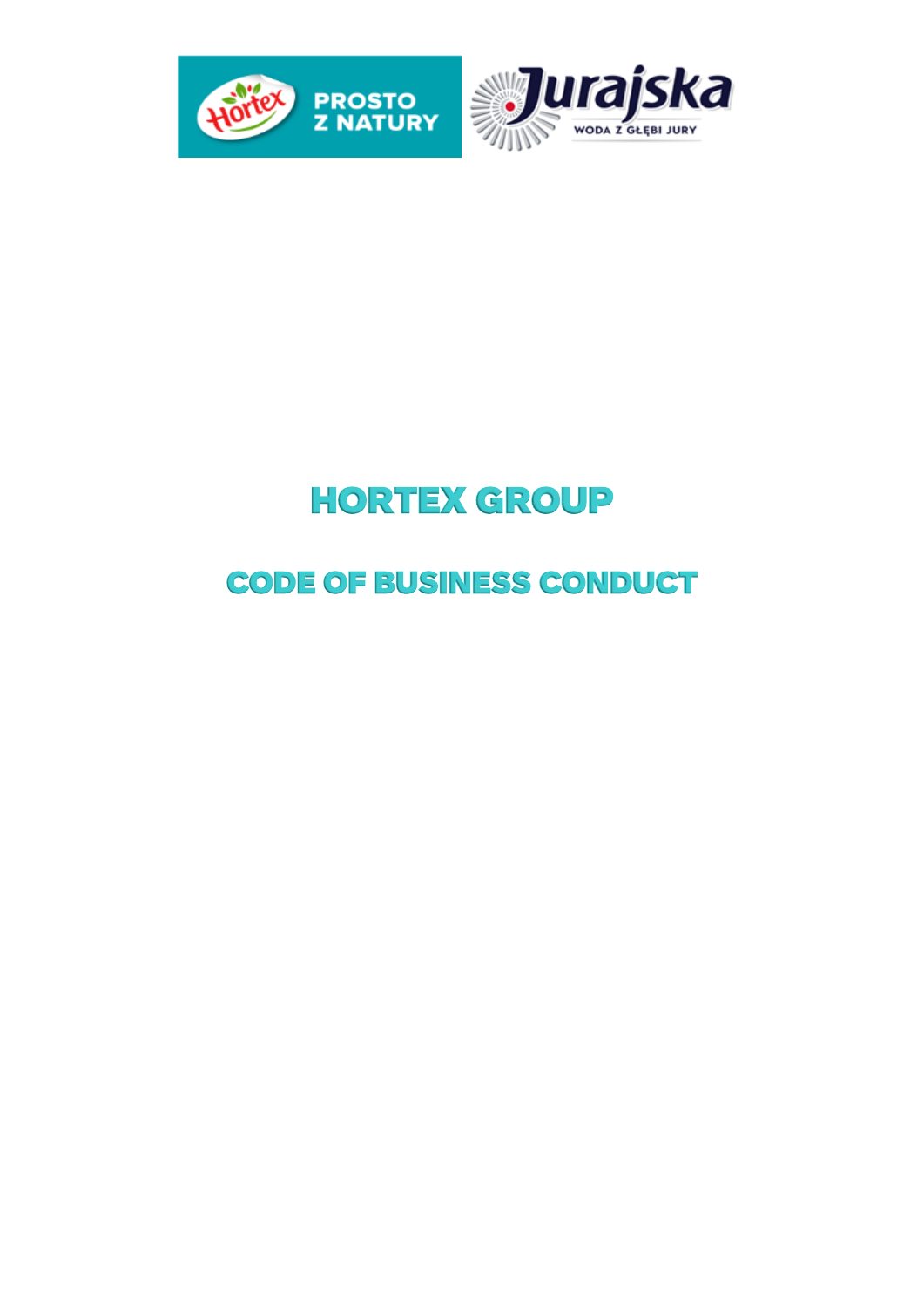*Dear Partners,* 

- *For over sixty years, companies constituting the Hortex Group have been producing the highest quality frozen food, juices, nectars, bottled waters and beverages to better meet the needs of their clients and constantly enjoy their trust. In the interest of our client, we have been meeting the new trends, introducing innovative product categories and adapting to the changing lifestyle of our clients.*
- *We want "Hortex" and "Jurajska" brands, well recognizable both in Poland and on foreign*  markets, to be constantly associated with the highest quality, with perfection of *workmanship and naturalness without compromise. Our commitment, imagination and passion for creation makes our products exceptional.*
- *Here, at the Hortex Group, we strive to conduct our business in a lawful, ethical, transparent, fair and honest manner. Our values and principles that guide us in our business activity are contained in this Code of Business Conduct, in which we have also indicated what attitudes and actions are unacceptable to us.*
- *We demand a lot from ourselves, but it is equally important for us that our Partners observed our values and principles and – together with us – cared for the highest quality of our products, our reputation and the best perception of "Hortex" and "Jurajska" brands among our clients.*
- *We encourage you to read our Code of Business Conduct and to apply the rules it contains to our everyday cooperation.*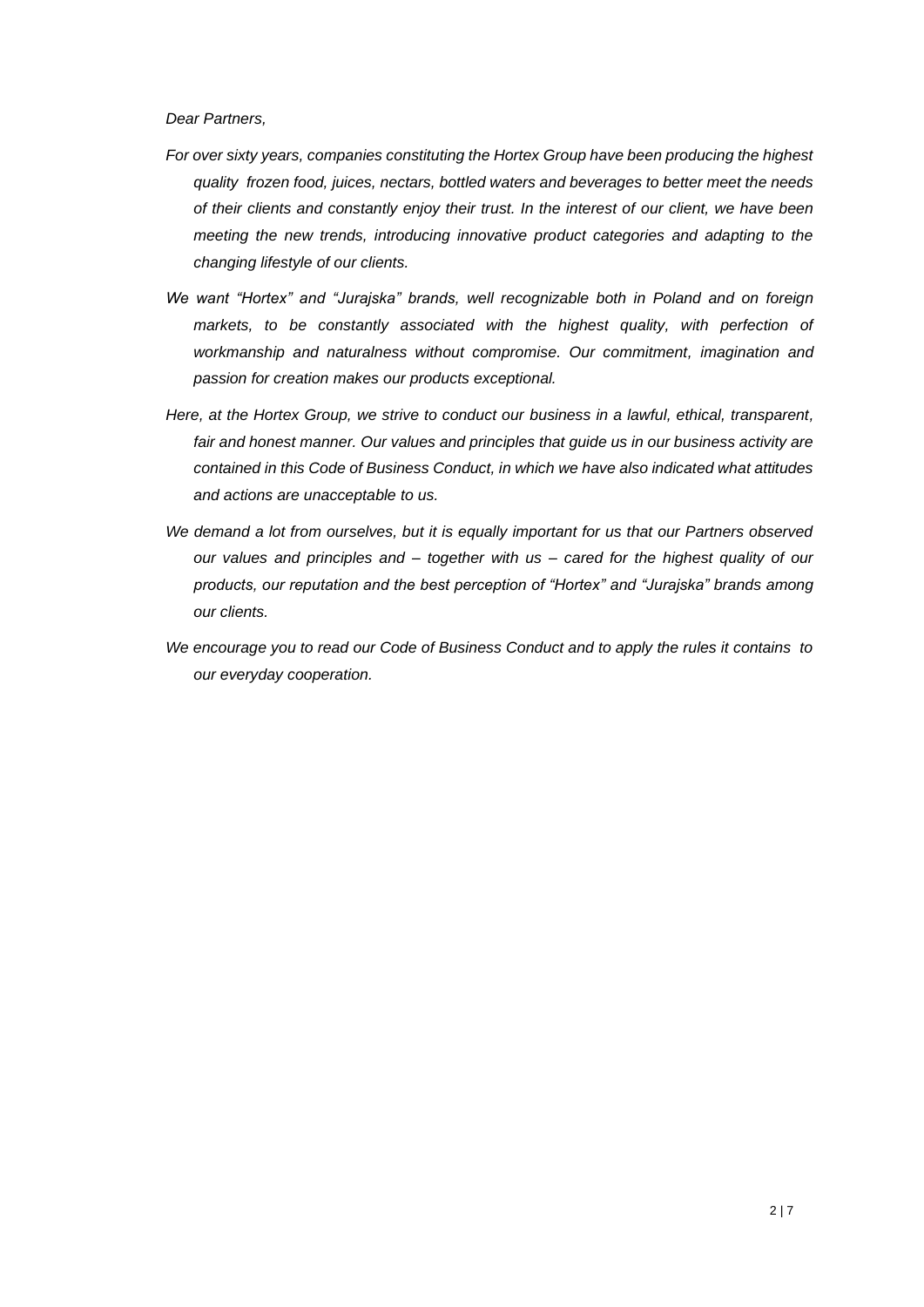# HORTEX GROUP RULES OF CONDUCT

#### $\textbf{1}$  We do not tolerate any corrupt behavior, we prevent and protect the Hortex Group against all acts of financial fraud, terrorist financing or money laundering

We conduct our business in accordance with the law, highest ethical standards, respecting the restrictions resulting from international sanctions and excluding the territories covered by such sanctions. We fulfill our financial obligations in accordance with applicable regulations. We take all the necessary actions to prevent any fraud, corruption and bribery. In this regard, we ensure that companies constituting the Hortex Group implement procedures to counteract such behavior and they conduct training for their personnel.

Each of the companies constituting the Hortex Group sets out the rules for receiving or giving donations and ensures the correctness of sponsorship, charity and other aspects of the company's financial activities. In our business activity, we take into account the principles of compliance and avoidance of irregularities adopted at the ownership level, we also respect the standards arising from our membership in economic and industry organizations, in particular – the standards applicable to the companies constituting the Hortex Group in connection with the cooperation within MID Europa Partners.

We do not accept nor offer, directly or indirectly, any unlawful benefits in connection with our business activity and we prohibit accepting any benefits of this kind to persons employed by us or cooperating with us. Our employees and co-workers whom we authorize to act on behalf of the companies constituting the Hortex Group (in particular to enter into commitments) are authorized only to the actions explicitly indicated by us in the power of attorney granted or resulting from the mandatory provisions of law.

We require all our employees, co-workers and Partners to have the same approach to preventing and eliminating fraud in their business activity, including an absolute nonacceptance of irregularities.

#### **2)** We conduct our business activity with due respect to the principles of fair competition, observing our obligations regarding the trade secret and noninfringement of intellectual property rights

We build our business relations based on our values, in a manner consistent with the law and the highest standards of business ethics. We comply with the highest standards in securing the confidentiality of information, in particular the trade secret.

We respect the intellectual property rights of our Partners and co-workers.

We avoid conflicts of professional interests with personal interests. In our business activity we are guided by the Hortex Group's good, which is why we avoid any activities that could call our business integrity into question. To this end, we define the rules for establishing and maintaining business relationships, in particular in regard to contacts with persons discharging public functions.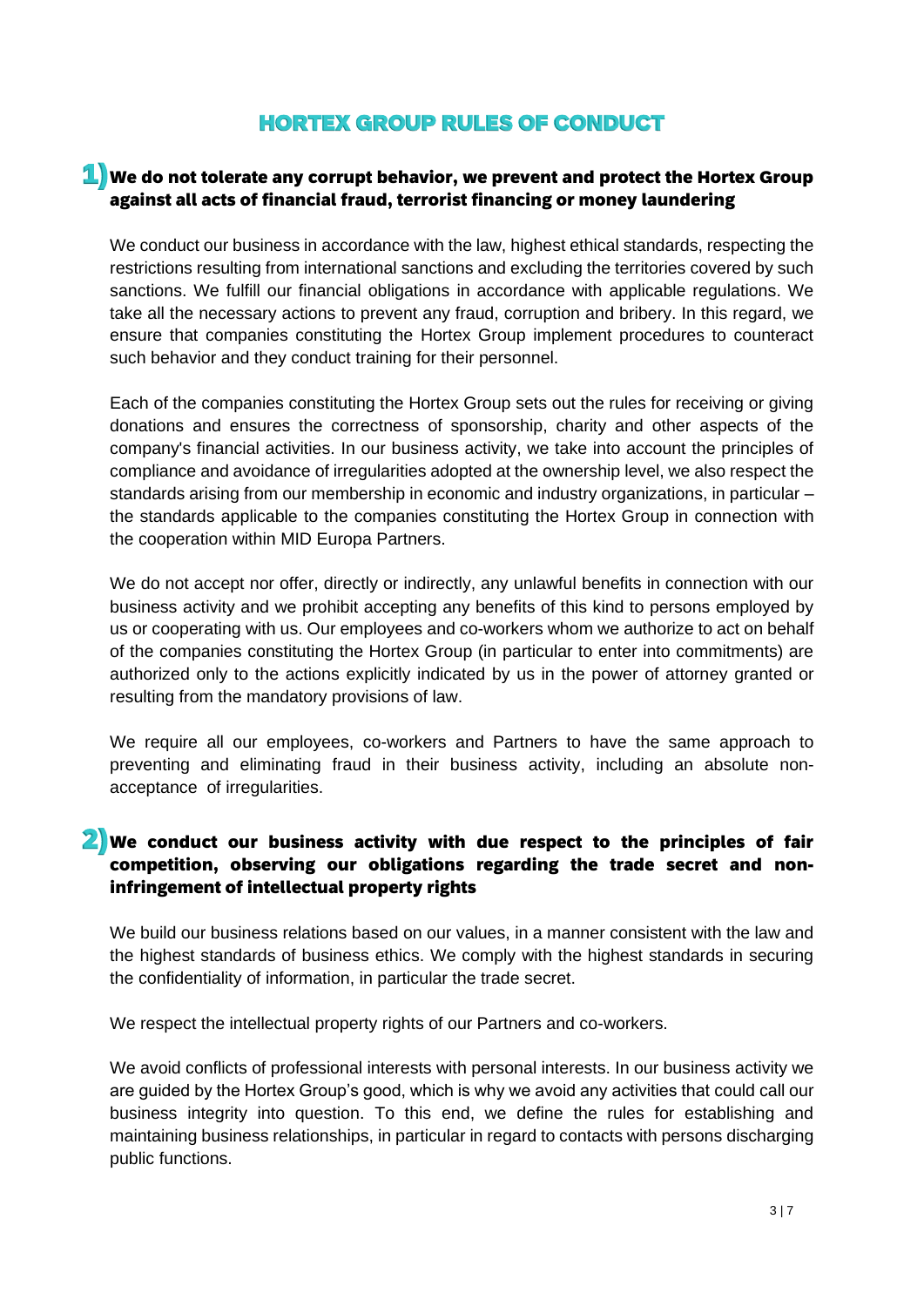#### $3)$  We cooperate with entities that meet the criteria of lawful and ethical business conduct and we exercise due diligence in establishing cooperation with business Partners

Before establishing the cooperation, we verify our potential business Partners in order to exclude the risk of irregularities and to ensure that we cooperate only with the entities that provide a lawful and ethical cooperation in accordance with the rules in force in the Hortex Group. We supervise and evaluate the cooperation on an ongoing basis and we immediately respond to any irregularities identified.

Each day we require our personnel and business Partners cooperated on the basis of the consistent high standards. We resign from the cooperation with Partners that do not meet our requirements and do not comply with our business standards.

#### 4) We follow a responsible employment policy. We comply with the labor law, we eliminate any forms of discrimination and mobbing. We provide freedom of trade union activity

We have implemented clear and legible recruitment criteria, we employ people who provide the best quality of their duties performance, who share our values and follow the rules in force at the Hortex Group. At the Hortex Group, we provide competence-based human resources management, transparent principles of the employee appraisal, and support for professional development. Our personnel undergo regular training to ensure the compliance with the rules in force at the Hortex Group and to enable competence development.

We strictly adhere to the provisions of the labor law, we respect employees and take all the necessary actions to build a friendly work environment for them. We provide trade unions with freedom of activity. We respect diversity, and promote tolerance and respect for individuality. We eliminate any manifestations of discrimination and mobbing of employees, especially through training and implementation of internal procedures for reporting irregularities.

We expect our business Partners to respect the above mentioned principles.

#### $\overline{\mathbf{5}}$  We ensure the proper protection of personal data and we carry out ongoing audits in this area

At Hortex Group, we ensure the security of personal data and we adhere to the rules related to their correct processing. In particular, we protect personal data against any unauthorized access and accidental loss. We have implemented the necessary documentation in the personal data protection area and we regularly train our personnel in this scope.

In the Hortex Group companies we have appointed a Data Protection Inspector who is responsible for monitoring compliance in the area of personal data.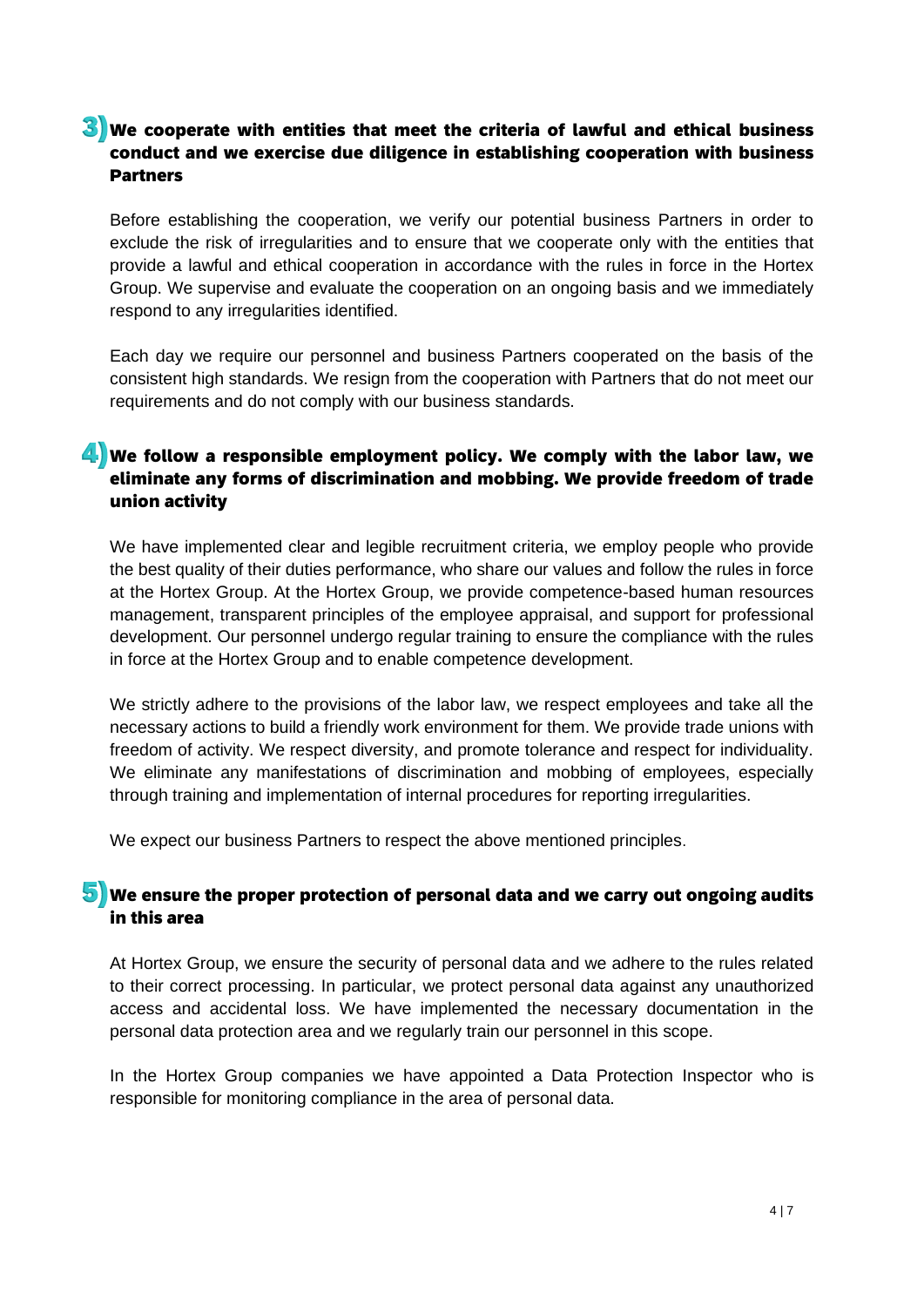#### $6)$  We protect the highest quality and safety of our products

We particularly care to provide our clients with the highest quality products.

The raw materials supplied to us are subject to detailed, multi-stage control and quality assessment based on the highest industry standards, we carefully select our suppliers. Our requirements for raw material suppliers are closely related to our quality policy and are described in the agreements concluded with the suppliers.

We modernize our plants, we introduce the latest management systems and build a professional team. In our plants we have implemented:

- **IFS / BRC Systems, guaranteeing the maintenance of the highest quality and safety** of manufactured products;
- Quality management system in accordance with ISO 9001: 2000, enabling the maintenance of product quality and improvement of all processes implemented in the Hortex Group related to the production and delivery of products;
- HACCP System, which allows to identify the client's health risks from the product, and then eliminate or reduce them to a safe level;
- GMP and GHP standards, ensuring testing of raw materials and other materials, product, raw material and other material identification systems, modern infrastructure, hygiene of production areas, employee hygiene and plant security.

The production systems and processes implemented in the Hortex Group are integrated into one management system, and our plants hold DNV (Det Norske Veritas) certification unit that confirms their implementation and functioning.

We expect from our business Partners an equally responsible approach to the implementation of internal quality control processes, to the extent required for their business.

#### $\mathbb{\mathbb{Z}}$  We provide all our personnel members with safe and healthy work conditions and caring for their life and health is our priority. We properly care for the assets of the Hortex Group and the entrusted property

We have implemented the OHSAS 18001 system for health and safety management and the crisis management procedure. We strictly comply with health and safety regulations and we train our personnel in this regard.

We have appointed persons responsible for health and safety supervision. We strive to minimize risks in the field of people and property security, and we immediately remove the identified threats. Because of the internal protection and monitoring systems as well as concluded insurance contracts, we take care about the security both of our own and entrusted property.

#### $\bf{3}$  We care for the protection of environment and minimizing the adverse impact on the environment

In our productions plants we have implemented ISO 14001 environmental protection standard, that allows us to conduct our production in a way that ensures maintaining a balance between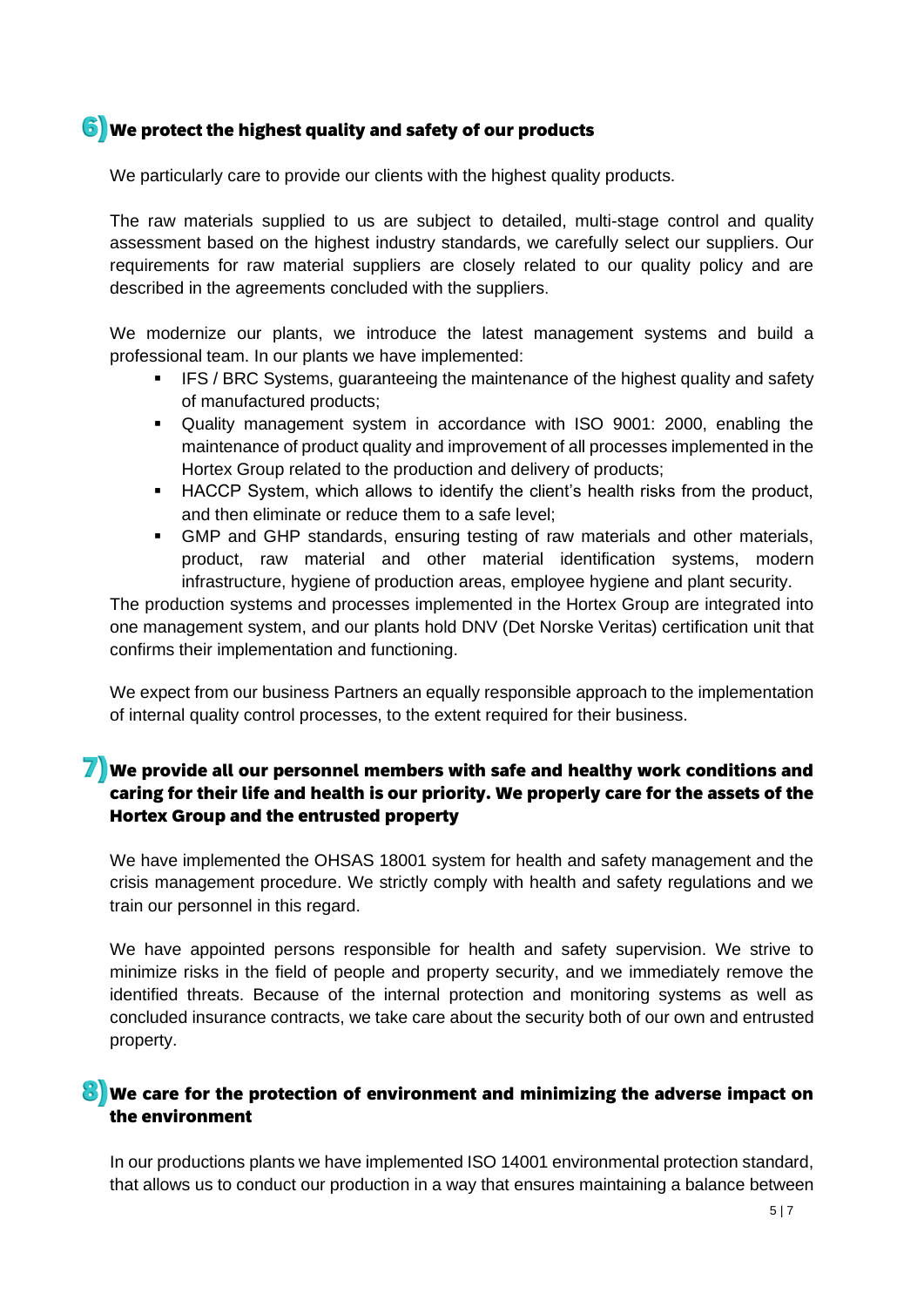its profitability and minimizing its impact on the natural environment. We inform our contractors and suppliers about the rules of conduct that they are required to follow in relation to the implemented standard.

We modernize our production facilities, among others: in order to reduce the consumption of water, energy, fuels, natural resources and pollutant emissions - we monitor and rationalize consumption, as well as constantly reduce emissions, we use closed water circuits and rebuild sewage treatment plants. We reduce CO2 emissions and we invest in energy-saving lighting. We care about recycling and further use of raw materials, cooperating in this respect with local governments. We run waste segregation management, we transfer them only to authorized recipients, we systematically reduce their quantity. We care for systematic training of our personnel in the field of environmental protection.

#### $\textcolor{blue}{9}$  We take care of our clients and the Hortex Group reputability

We pay attention to have good relations with our clients, we respect their rights and we promote client-oriented activities and attitudes. In addition to the product control and quality assurance systems, we have implemented a system of the clients' requirements and needs testing, and a complaint procedure.

We communicate honestly and openly with our clients in advertisements, in social media, and through clear product packaging labeling. We use the media and social media responsibly, we care about the quality and consistency of the external and internal communication - to the personnel employed in the companies constituting the Hortex Group.

We plan and run our marketing campaigns responsibly. We react immediately in case of the crisis in media.

We run the websites [www.hortex.pl](http://www.hortex.pl/) and [www.jurajska.pl,](http://www.jurajska.pl/) through which we enable the direct contact with the PR department of the Hortex Group, including the contact form available at the websites.

### $\ket{10}$  We cooperate with Partners who share our values

We take the rules of conduct for the Hortex Group seriously and responsibly, which is why we expect our business Partners and people who want to join our team to share the values specified in this Code. For this reason, before establishing cooperation we determine whether our business Partners define and apply appropriate ethical standards in their activity.

# $\mathbf{11}$  We have implemented an infringement reporting system at the Hortex Group

At the Hortex Group companies we have adopted a procedure of reporting any infringements and non-compliance with the aforementioned rules of conduct and standards. Every employee or co-worker may submit a report to us, including in a way that ensures the anonymity of the report.